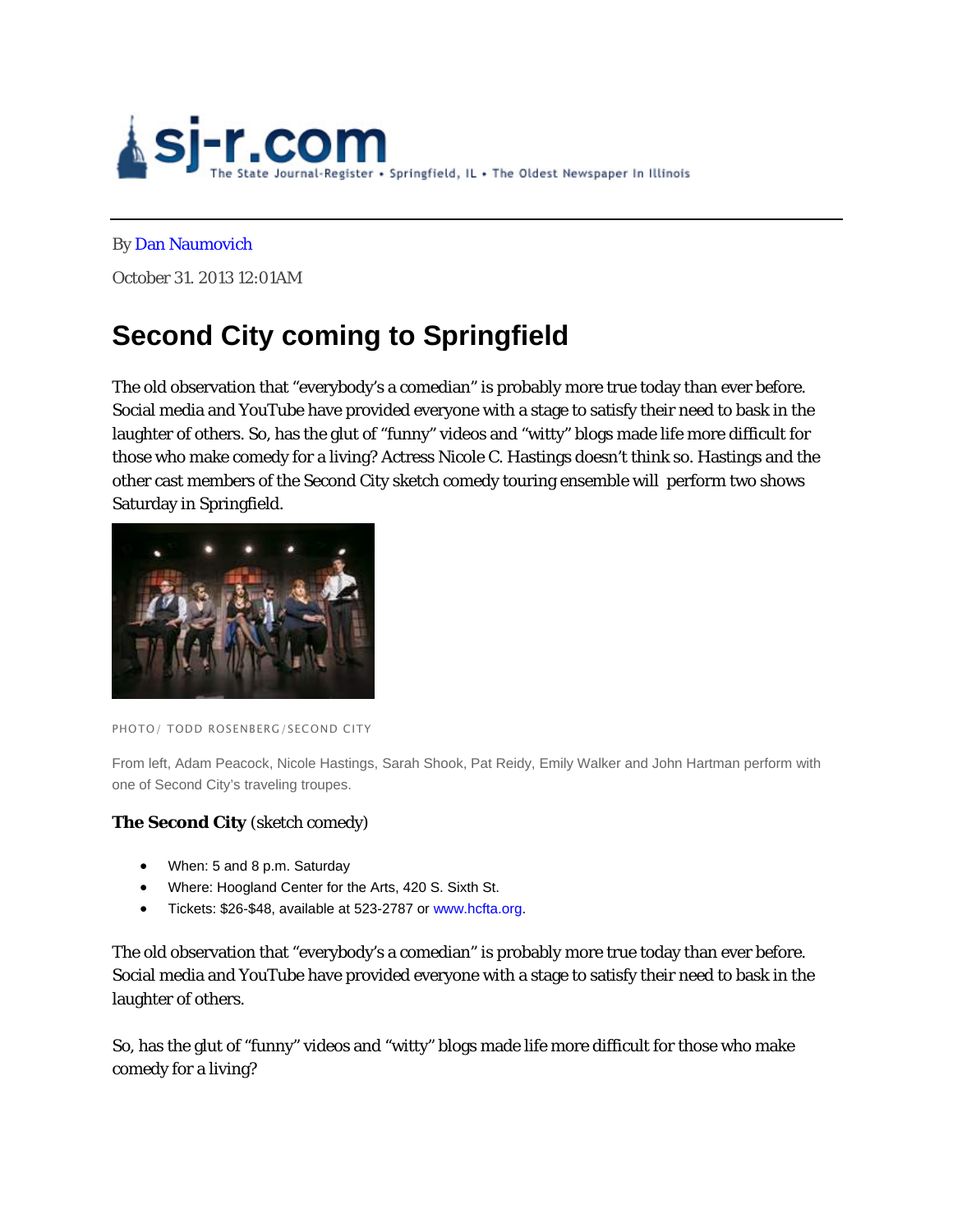Actress Nicole C. Hastings doesn't think so.

"There is much more crap out there, absolutely. There are more mediocre videos. Anybody can put up a video of their cat playing with yarn," she said. "However, the people who are consuming it can pick what they like. They can forward things that they like. And so talent will still rise above the rest — it just happens in a different sort of way."

Hastings and the other cast members of the Second City sketch comedy touring ensemble will perform two shows Saturday at the Hoogland Center for the Arts (see accompanying information for details).

Hastings, a California native, is also quick to point out that some of the do-it-yourself comedy is quite good.

"People get to produce their own material at a lower level, which is really a cool thing. They don't have to wait for a studio or ("Saturday Night Live" producer) Lorne Michaels to say OK," she said.

While Second City has always been about live comedy, the comedy theater has started taking advantage of social media's ability to tap into a new markets and reach different demographics. The Second City Network is the iconic group's answer to comedy websites, such as Funny or Die, and features videos and other humorous materials. For example, a parody of a Kickstarter campaign to fund World War III has been viewed more than 2,600,000 times on YouTube.

"There is so much talent working for Second City and it's a way of getting more jokes and bits and ideas out there," Hastings said.

## **Work with them**

The group is also thriving in its traditional live theater setting, even during a time when plays and musicals are losing their audience share.

"You can ask any theater owner in the country and they're going to tell you that people are seeing less live theater. However, weirdly, Second City is growing at the same time. They're selling out shows every night of the week, on more than one stage," Hastings said.

When Second City hits a new town on its tour  $-$  and especially if the actors will be playing more than one night — the cast will do some research so they can have some local references at the ready when performing improvised scenes.

"We'll talk to the tech crew on hand and find out what's going on in the area. Or we'll find out if there's an easy way to reference a restaurant that everybody all knows. And I'll also glance at the newspaper to see if there's anything major that we should hit," she said.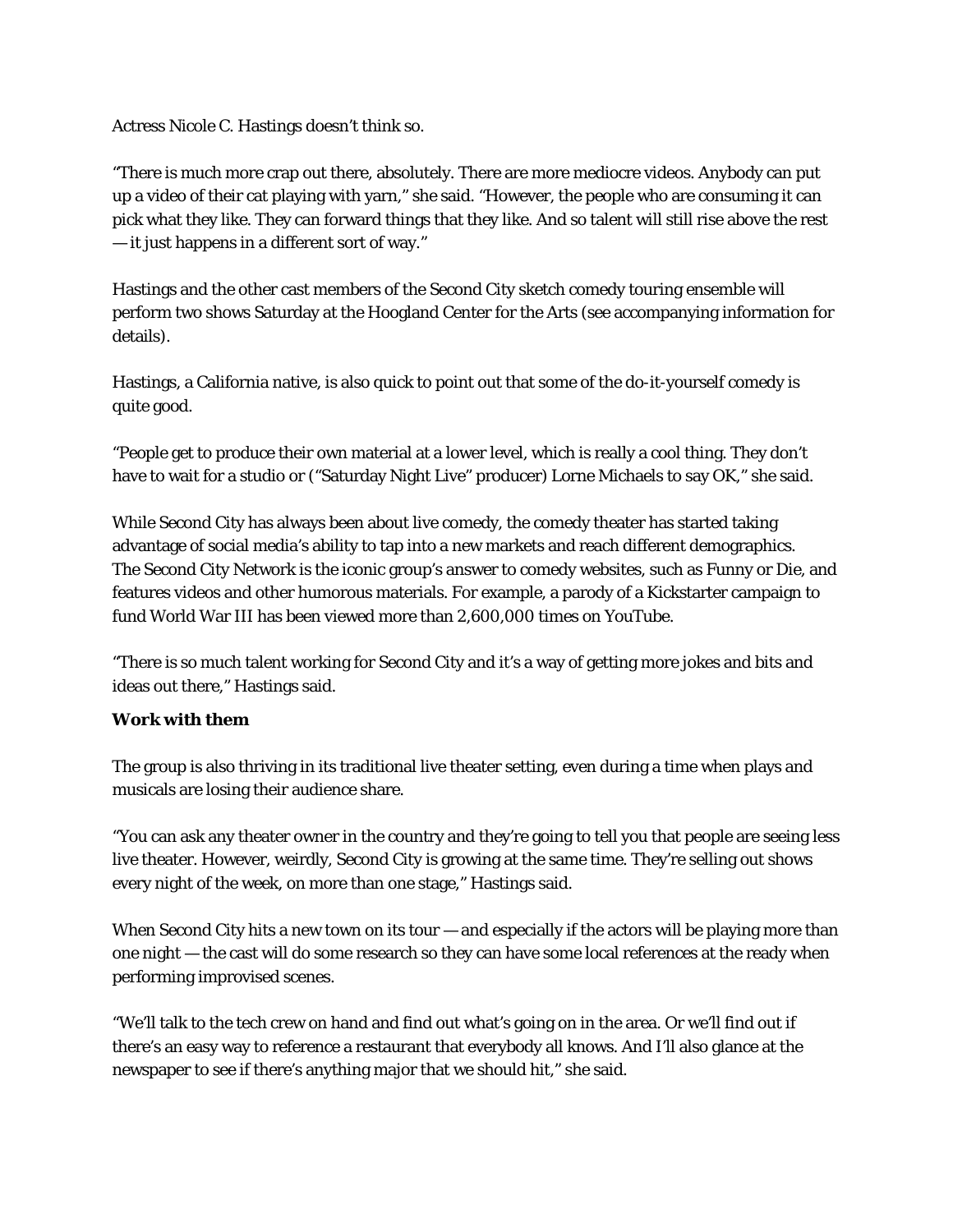Improvisation, however, is a two-way street. The cast relies on suggestions from the audience and it works best when the interaction is spontaneous so that the performers are forced to respond quickly to the unexpected. This "by-the-seat-of-your-pants" element is lost when the audience has a onetrack mind.

"You want to always say, 'No, there's no such thing as a bad crowd.' But the fact of the matter is that there is. It doesn't have to do with the size of the crowd. Sometimes, late at night, you get a really drunk crowd and they are only yelling out dirty suggestion after dirty suggestion. And we get that a lot," Hastings said.

## **One nation, under comedy**

Asher Perlman will be joining Hastings on stage this weekend. The Wisconsin native said that despite the mood of the audience, or its collective blood/alcohol level, the key to good improvisation is confidence.

"There's an element of trusting your instinct and an element of trusting your training. And also just knowing that whatever you do, everybody else on stage has your back and they will make it work," Perlman said.

Second City is known for its sharp take on current social and political issues. Even during a time when much of the country is split sharply along partisan lines on many of these issues, people will still laugh at their own side.

"When the country is divided, that's kind of when comedy is at its best because it's one of the only things that can unite people," Perlman said.

The show coming to Springfield is called "Happily Ever Laughter" and includes a mix of classic Second City sketches, along with some newer scenes.

Hastings mentioned a spelling bee sketch, that had originally been performed by the cast that included Steve Carell and Stephen Colbert, as one as one of the bigger laugh-getters of the evening. Perlman, who said he likes the challenge of playing many characters in a given night, pointed to a sketch called "Veronica," which has a more bittersweet tone.

"It's the perfect combination of tender, yet still funny. I really like comedy that comes from that emotional, human place. There are moments that make you want to laugh and moments that make you want to cry," he said.

#### **Before they were stars**

Second City in Chicago has provided any number of actors who gained fame on "Saturday Night Live" (Glida Radner, John Belushi, Chris Farley, Bill Murray, Tina Fey, etc.)